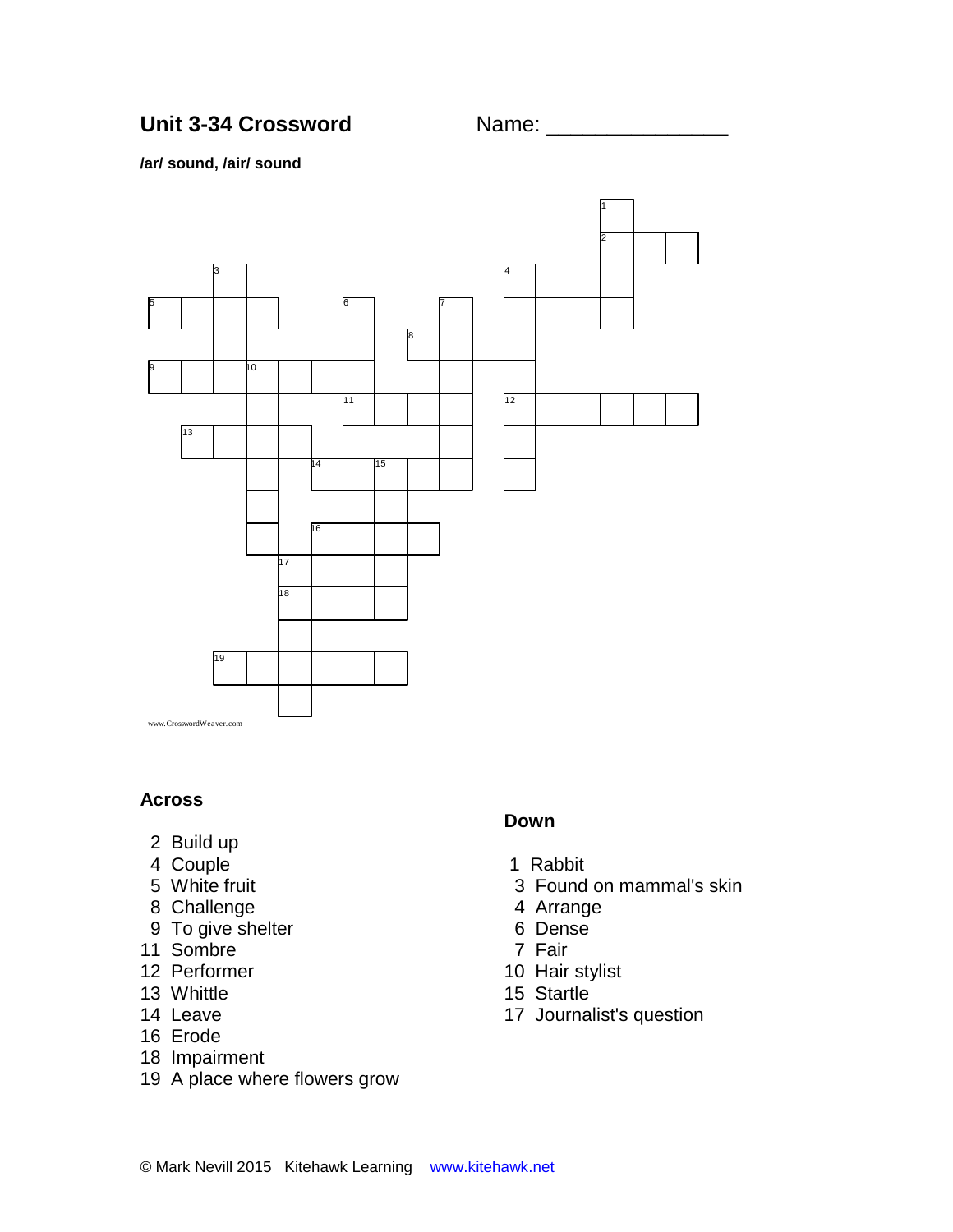## **Unit 3-34 Crossword Solution**

**/ar/ sound, /air/ sound**



### **Unit 3-34 Polygon Answers**

Some answers:

(With **T**): area, art, ate, bat, bath, beat, beet, berth, brat, breath, earth, eat, hat, hate, heart, **heartbeat**, heat, rat, rate, tar, tea, tear, teat, teeth, that, there, (23)

(Others without **T**): are, bare, bear, beer, ear, era, hare, hear, here, (9)